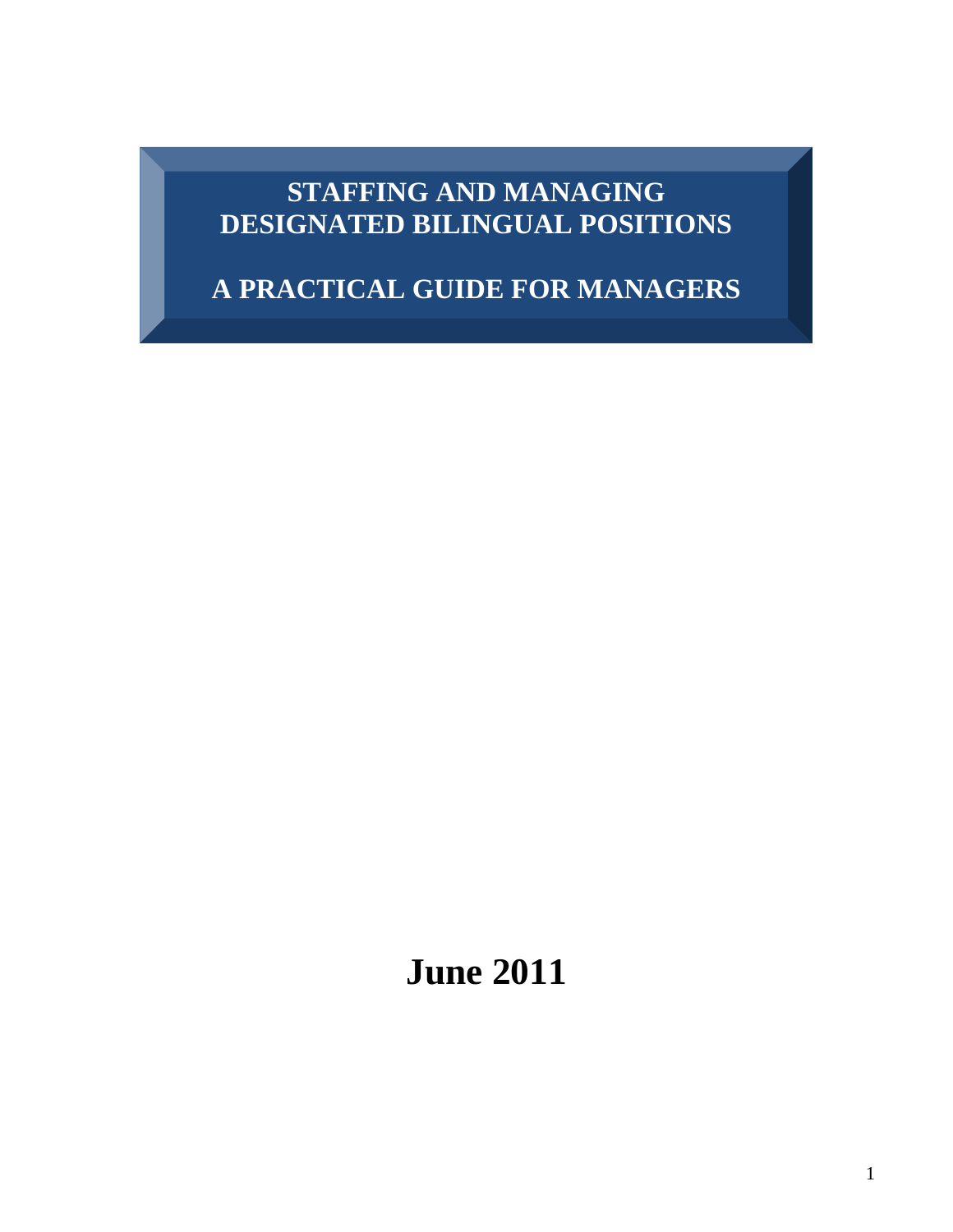# **CONTEXT**

**Ministries' capacity to offer FLS relies, to a great extent, on their ability to recruit and retain people in Designated Bilingual Positions (DBPs), that is to say, people with the appropriate oral and written French language skills for their position.**

**It is the responsibility of each manager to ensure that DBPs in their respective teams are properly identified and appropriately staffed**.

Under the *[French Language Services Act](http://www.e-laws.gov.on.ca/html/statutes/english/elaws_statutes_90f32_e.htm)* (FLSA), French-speaking Ontarians have the right to receive provincial government services in French from central and head offices as well as offices located in or serving one of the areas of the province [designated under the FLSA.](http://intra.ofa.gov.on.ca/Designationofregions.asp)

A ministry's capacity to offer French language services (FLS) relies, to a great extent, on its ability to recruit and retain people in Designated Bilingual Positions (DBPs), that is to say, people with the appropriate oral and written French language skills for their positions. Recruiting and retaining people in DBPs, however, is more complex than recruiting for non-designated positions because:

- the pool of qualified candidates is limited and becomes more limited as job requirements increase;
- the hiring process includes an evaluation of French language skills;
- most managers are not in a position to assess the quality of the French aspects of the work; and
- expectations of accessibility, continuity and quality from the Francophone community are high.

For these reasons, it is not uncommon to find situations where a DBP is either left unfilled or filled by someone who does not have the appropriate French language skills. Conversely, a designation may follow a bilingual employee as he or she moves to a new position, without any rationale other than the fact that the employee speaks French. Neither scenario should occur: it is the responsibility of each manager to ensure that DBPs in their teams are properly identified and appropriately staffed.

This guide is designed to help managers better understand their role and obligations regarding the management of DBPs, and to provide them with clear, user-friendly tools and resources to support them each step of the way.

More specifically, this guide provides:

- ¾ **High-level guidelines**, to understand the roles and responsibilities of the key players in the processes related to DBPs;
- ¾ **Practical resources**, such as templates, tables and check-lists.

*New resources are posted as they are developed. Please refer to the Office of Francophone Affairs' Intranet at: [http://intra.ofa.gov.on.ca](http://intra.ofa.gov.on.ca/)*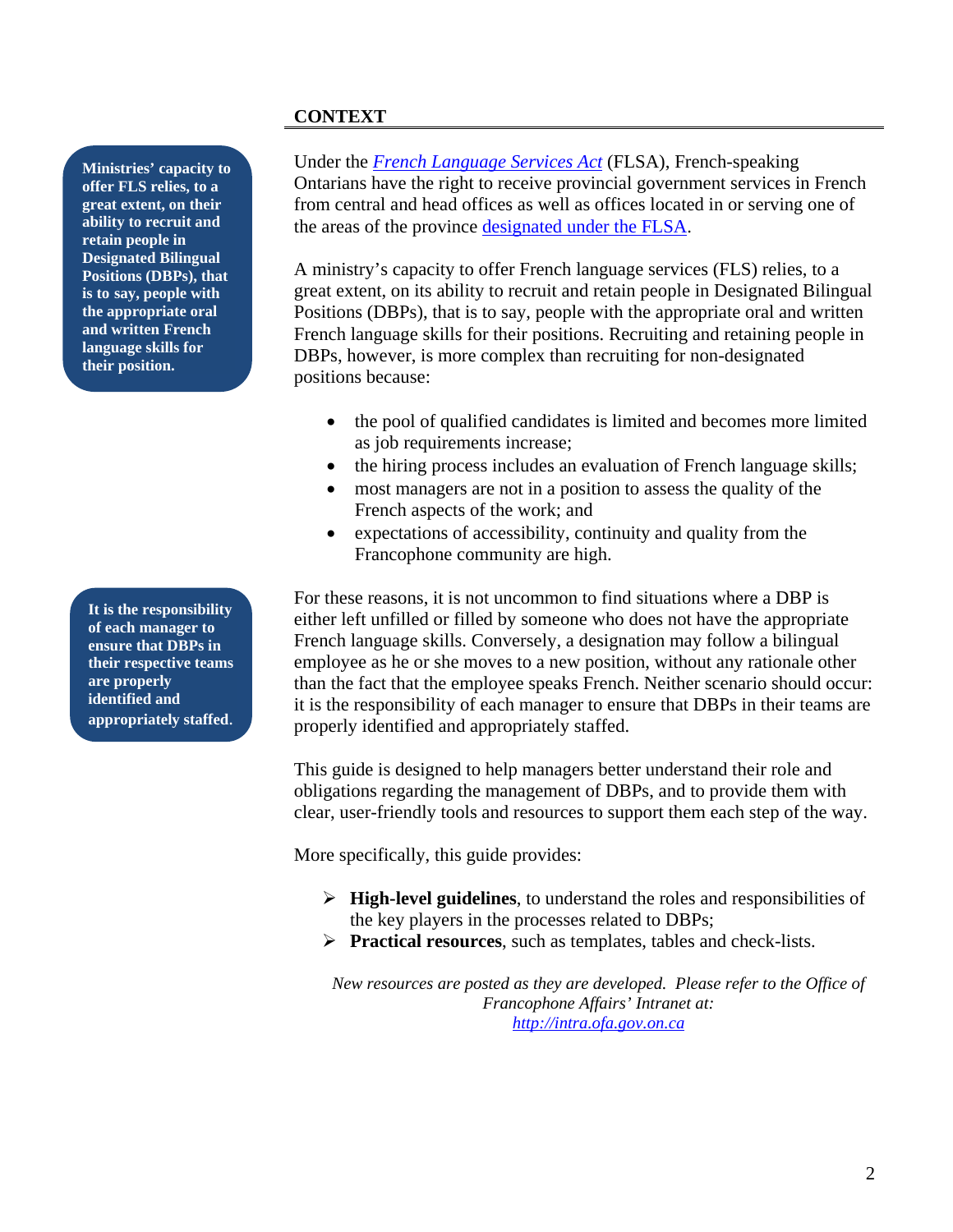#### **EFFECTIVE MANAGEMENT OF DBPS**

**Coordinators early in HR-related processes (planning, recruitment, etc.)**

The effective management of DBPs rests on a simple set of guiding **principles that are best captured by the following three questions:**<br>**Coordinators early in Integrations: Integrations: Integrations: Integrations: Integrations: Integrations:** 

- 1. What programs and services does my unit provide?
- 2. *From a French-speaking customer perspective*, do I have sufficient French-speaking staff to provide quality services within established service standards (i.e. during vacations, leaves, shift work, sick days, training days, etc.)?
- 3. *From a corporate perspective*, did I follow the correct procedures to ensure that my ministry meets its requirements under the FLSA?

#### **CORPORATE ACCOUNTABILITY FOR DESIGNATED BILINGUAL POSITIONS**

**DBPs are a part of the Deputy Ministerapproved RbP Process** French language services are now an integral part of each ministry's annual Results-based Plan (RbP), which includes specific performance measures on DBPs. FLS submissions are reviewed and signed off by Deputy Ministers and forwarded to Treasury Board for evaluation and comment. In this context, the effective management of DBPs reflects directly on the ministry's overall performance.

#### **TABLE OF CONTENTS**

| Section 1:          | <b>What</b> is a designated bilingual position?                             |  |  |
|---------------------|-----------------------------------------------------------------------------|--|--|
| Section 2:          | <b>Why</b> designate a position as bilingual?                               |  |  |
| Section 3:          | <b>Which</b> positions should be designated?                                |  |  |
| Section 4:          | How are positions designated or de-designated?                              |  |  |
| Section 5:          | <b>What</b> is the process for changing an existing designated<br>position? |  |  |
| Section 6:          | What is the process for filling a designated position?                      |  |  |
| Section 7:          | <b>Who</b> does what? Roles and responsibilities                            |  |  |
| <b>FAQs</b>         |                                                                             |  |  |
| <b>Useful links</b> |                                                                             |  |  |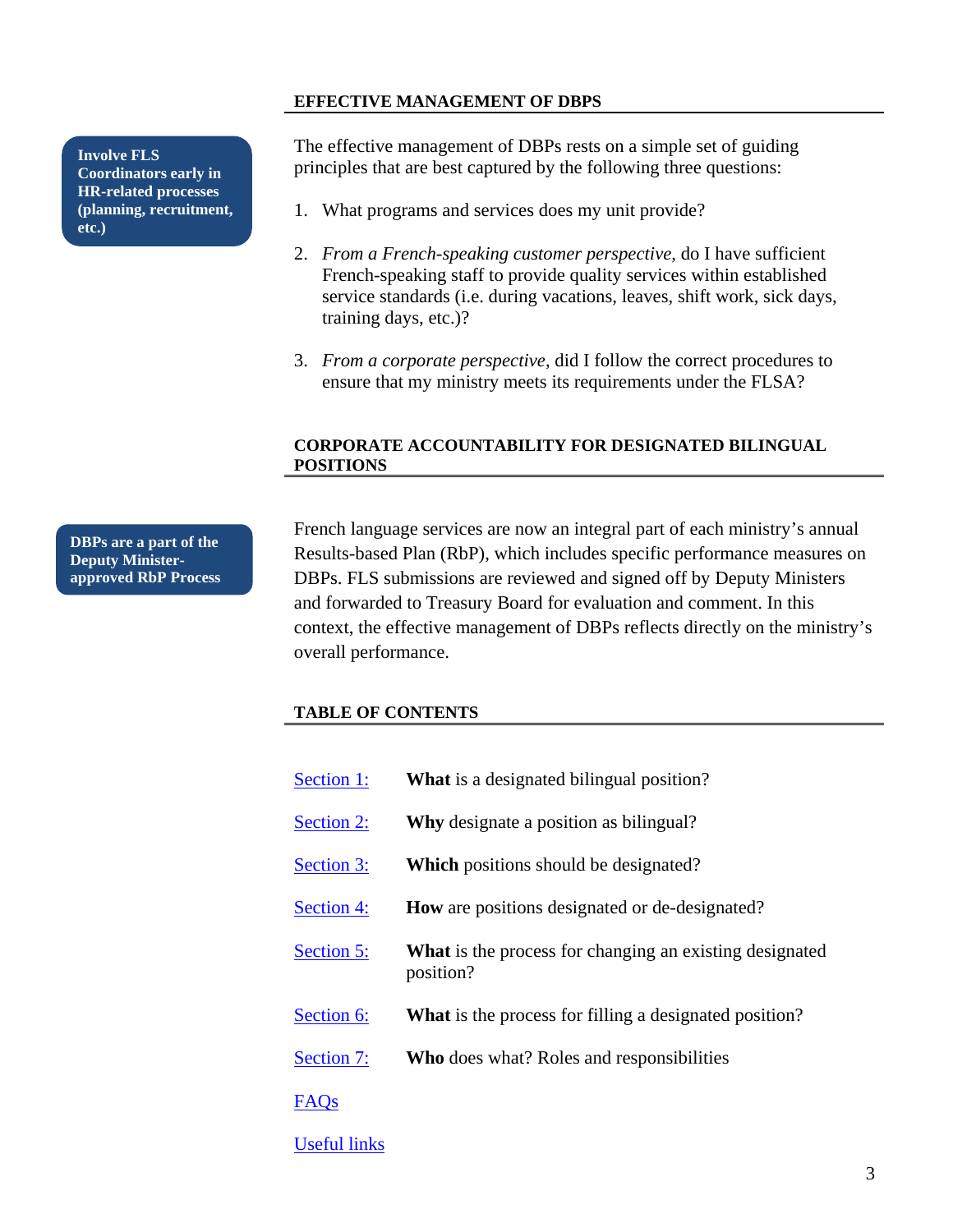<span id="page-3-0"></span>

#### **SECTION 1: WHAT IS A DESIGNATED BILINGUAL POSITION (DBP)?**

#### **A DBP is a position requiring French language proficiency.**

DBPs exist in all staffing streams – administrative support, technical, professional and management. DBPs allow for direct interactions with French-speaking customers (i.e. receptionist, customer service representative, inspector, etc.), or the early and strategic consideration of FLSA requirements in the policy and program development process (i.e. policy analyst, consultant, etc.), and play a key role in the active offer of services in French.

Note: Both permanent and temporary positions can be designated. The hiring manager is responsible for ensuring that the temporary DBP is filled with someone who has the appropriate language skills.

#### **There are two categories of proficiency: oral and/or written.**

Each designated position requires a specific level of French language proficiency for oral and/or written skills. The requirement varies from one position to the other, depending on the nature of the position and the level of interaction with the public.

Managers, with the support of their **FLS Coordinator**, need to carefully assess the French language requirements of DBPs:

- Overestimating the skills required may severely and unnecessarily limit the pool of qualified candidates, and ultimately, be counterproductive to the hiring process; and,
- Underestimating the skills required will expose the team to complaints from the Francophone community, risks of miscommunication, or additional costs (e.g., translation of **There are two levels of <b>d**ocuments that should have been prepared in French).

There are two levels of proficiency each for oral and written French language skills: Advanced and Superior**.** 

**French language skills need to match the requirements of the position.** 

**proficiency each for oral and written French language skills: Advanced and Superior**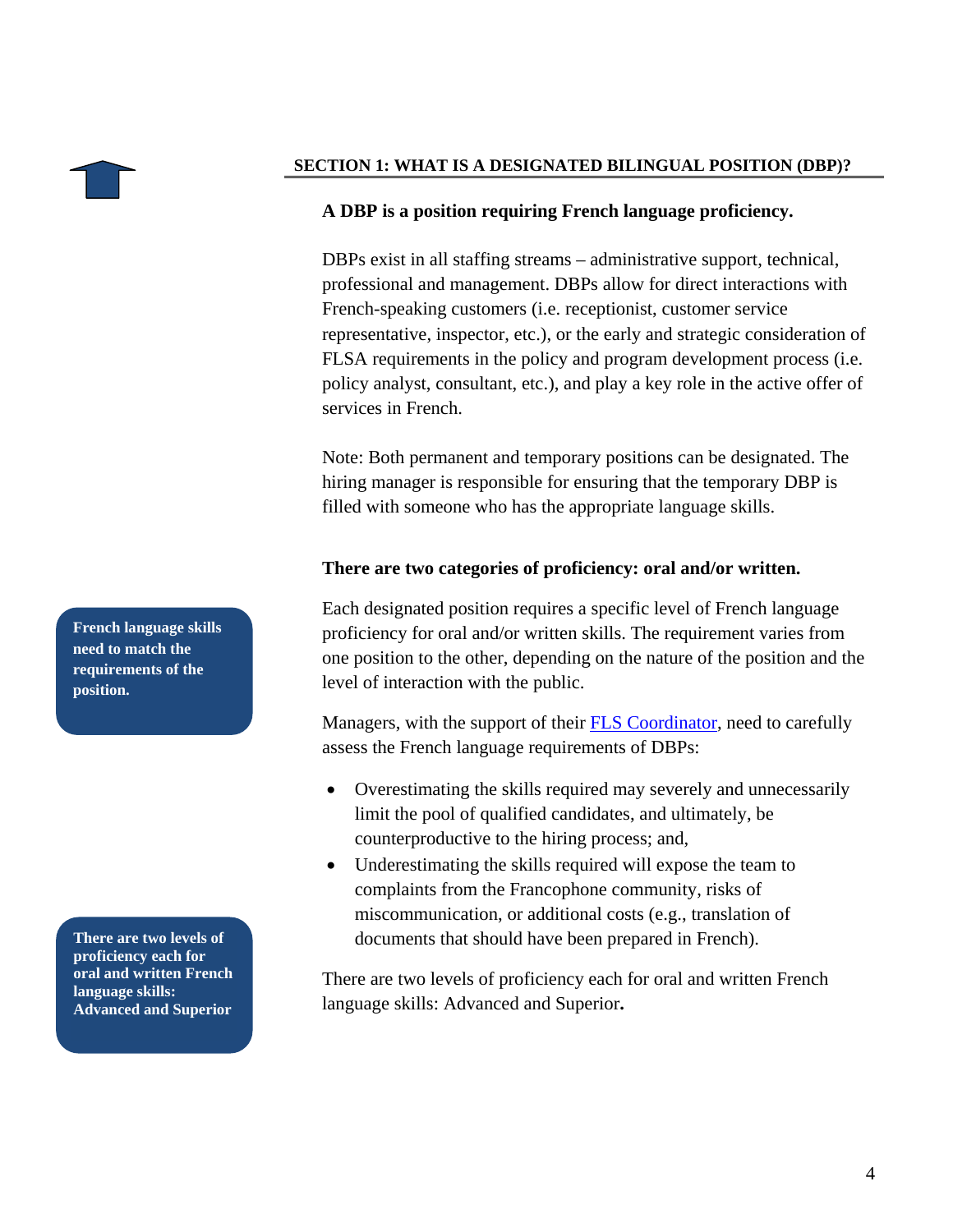# **EXAMPLES OF LANGUAGE SKILL COMBINATIONS**:

# **Advanced oral skills only**

A designated bilingual customer care representative handling the general enquiry line for a ministry interacts with French-speaking callers but is not called upon to write official correspondence. This position would require advanced oral skills only.

A designated bilingual manager overseeing a call centre needs to listen to calls in order to supervise employees, listen to complaints from the public, etc. However, the manager is not involved in writing or reviewing documents in French. This position would require advanced oral skills only.

# **Advanced written skills only**

A designated bilingual administrative assistant is responsible for preparing simple letters in French but does not have any dealings with the public over the phone or at a public counter. This position would require advanced written skills only.

# **Both advanced oral and written skills**

A designated bilingual inspector is required to inspect the premises of a business operating in French, explain procedures and fill in forms in French. This position would require both advanced oral and written skills.

# **Superior oral skills only**

A designated bilingual scientist or engineer is called upon to explain highly technical issues over the phone or at public meetings, but does not prepare technical documents in French. This position would require superior oral skills only.

# **Superior written skills only**

A designated bilingual writer in a correspondence unit is responsible for preparing responses to correspondence received in French, but never deals with the public in person or over the phone. This position would require superior written skills only.

# **Both superior oral and written skills**

A designated bilingual policy advisor working on programs and policies that require consultations with the public in a designated area needs to speak French with the community and understand and prepare various documents in French. This position would require both superior oral and written French language skills.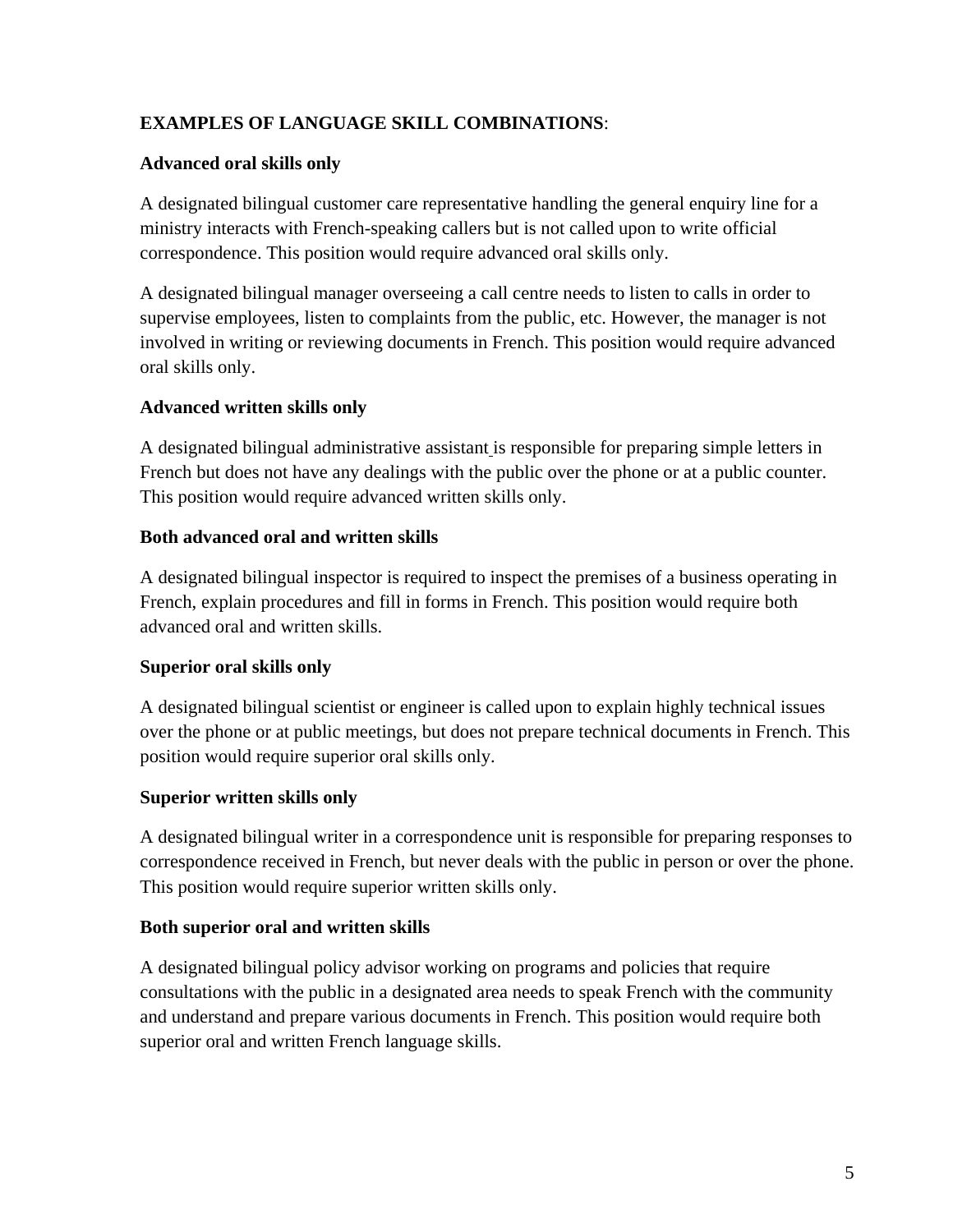<span id="page-5-0"></span>**Ensure access to, and quality of, the full range of services offered in English.** 

### **SECTION 2: WHY DESIGNATE A POSITION AS BILINGUAL?**

**To deliver services and programs in a** [designated area](http://www.ofa.gov.on.ca/en/flsa-mapdesig.html)**:** French-speaking customers are entitled to comparable access to, and quality of, the full range of services offered in English from the time of initial contact with an OPS government organization to the conclusion of service delivery.

**To plan and design services and programs:** When developing a program or service, consideration must be given to the needs of the Francophone population, which can vary from those of the English-speaking population. Securing the input of someone with an understanding of the Franco-Ontarian reality on a planning or design team helps ensure that those needs are identified and taken into account early in the planning process.

### **SECTION 3: WHICH POSITIONS SHOULD BE DESIGNATED?**

There is no magic number. Each manager needs to:

Not all front-line Step 1: consider the full range of services being offered by his/her office.

**Step 2:** identify all positions dealing directly with the public, stakeholders or client groups (in person, over the counter, by telephone, through correspondence, etc.). Both professional level and administrative support positions should be identified.

**Step 3:** decide how many of the positions identified in Step 2 should be designated bilingual in order to be able to serve the French-speaking population of the area and ensure continuity (back-up planning). The following should be considered when determining the number of designated positions:

- the number of hours the office is open to the public
- whether there is shift work or seasonal work involved
- leaves, vacations, absences, temporary assignments of a designated staff member
- the volume of contact with the public the higher the volume, the greater the number of DBPs required
- whether the service is offered province-wide or only to an area designated under the FLSA

**Step 4:** determine which levels of oral and/or verbal skills are required for each position.

**Step 5:** discuss the proposed designations and skill levels with your FLS Coordinator.

**positions are designated; and not all designated positions are frontline positions.**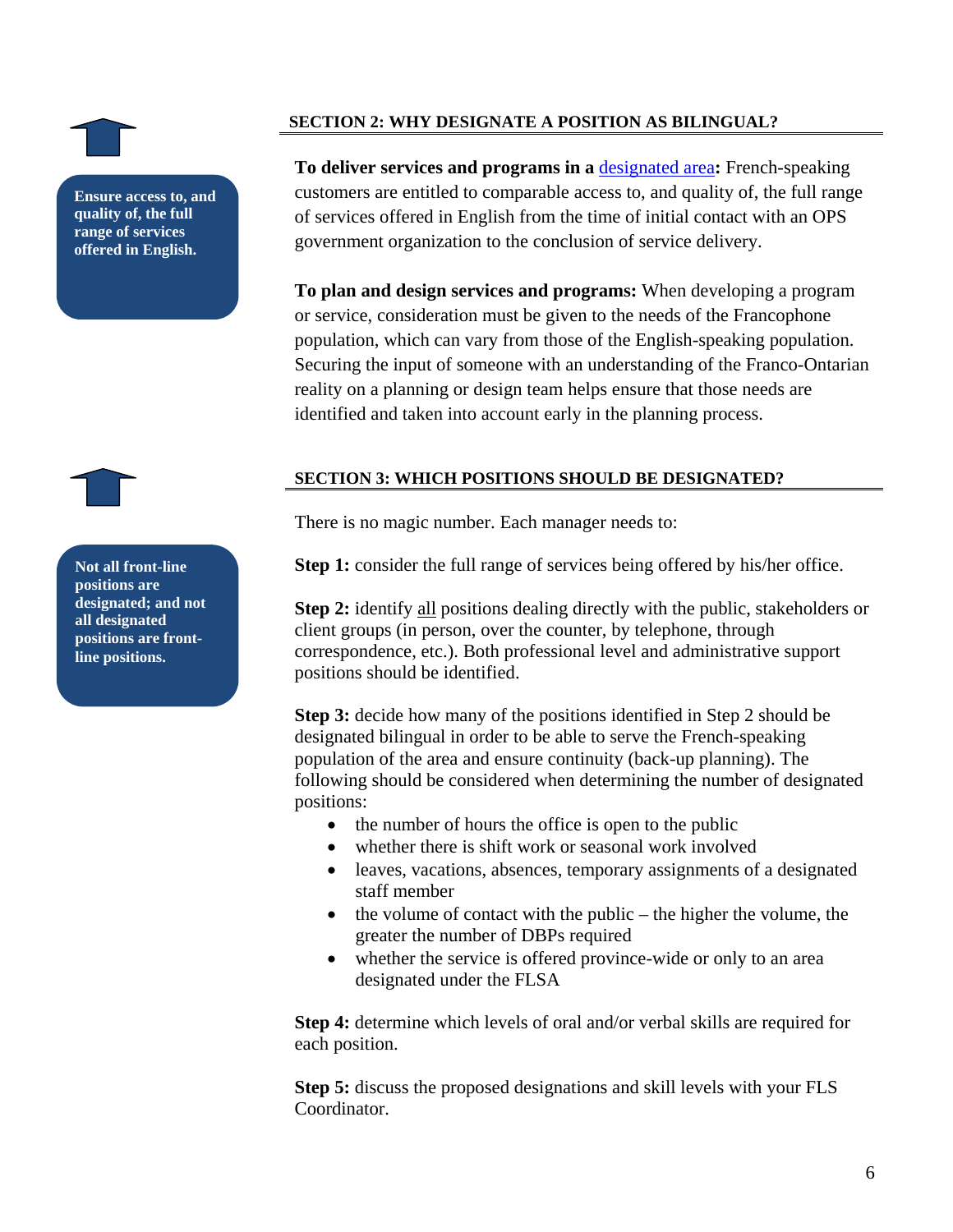<span id="page-6-0"></span>

**Designated positions**<br>are part of a formal **administrative process in WIN.** 

**SECTION 4: WHAT IS THE PROCESS FOR DESIGNATING A POSITION?**

Once the positions to be designated as bilingual have been identified, there are a number of administrative tasks to perform:

- Revise the job specification to include French language skills
- Submit designation request form to FLS Coordinator, providing rationale for designation, and then to the Deputy Minister for final approval. A copy of the request should be sent to the Strategic Business Unit (SBU) director of the relevant ministry at the same time.
- Submit the new job specification to your HR Advisor for submission to the Enterprise Classification Unit (Note: adding French language skills will rarely change the classification of a position)
- Attach the position to the appropriate profile(s) (e.g., French Verbal Skill Advanced) following the guide found in: [MyOPS Home Page](http://intra.ops.myops.gov.on.ca/cms/tiles.nsf/vwReadPagesByRefId_Content/ops2006.03.16.16.49.59.TLS_page?OpenDocument) > [My Pay and Benefits](http://intra.ops.myops.gov.on.ca/cms/tiles.nsf/vwReadPagesByRefId_Content/epb2006.06.20.18.54.51.UVC_page?Opendocument) > [WIN Support](http://intra.ops.myops.gov.on.ca/cms/tiles.nsf/vwReadPagesByRefId_Content/epb2006.06.20.18.54.51.UVC_page?Opendocument) > [WIN Training](http://intra.ops.myops.gov.on.ca/cms/tiles.nsf/(vwReadPagesByRefId_Content)/win2010.05.12.13.47.44.NVC_page?open) > [WIN](http://intra.ops.myops.gov.on.ca/cms/tiles.nsf/vwReadPagesByRefID_Content/win2010.07.07.09.41.03.J37_page?Open)  [Reference Guides>](http://intra.ops.myops.gov.on.ca/cms/tiles.nsf/vwReadPagesByRefID_Content/win2010.07.07.09.41.03.J37_page?Open)[Maintaining French Language Services Data for](http://intra.ops.myops.gov.on.ca/cms/tiles.nsf/(vwReadResourcesByRefId_Content)/win2010.09.07.11.13.39.KV4_res/$File/hr_fls.pdf)  [Positions](http://intra.ops.myops.gov.on.ca/cms/tiles.nsf/(vwReadResourcesByRefId_Content)/win2010.09.07.11.13.39.KV4_res/$File/hr_fls.pdf).
- Update any existing organizational charts to identify the positions as designated positions.

#### **SECTION 5: WHAT IS THE PROCESS FOR CHANGING THE STATUS OF AN EXISTING DESIGNATED POSITION?**

In rare circumstances, the designation of a particular position may need to be reconsidered. The manager must then consult with the FLS Coordinator and Human Resources Advisor to discuss options, which may include transferring the designation to an equivalent position on a permanent or temporary basis, or removing of the designation ("de-designation").

If it is determined, in consultation with the FLS Coordinator, that such a change should occur, the process is as follows:

| <b>Transfer of designation</b>                                                                                                                                                                       | De-designation                                                                                                           |  |  |
|------------------------------------------------------------------------------------------------------------------------------------------------------------------------------------------------------|--------------------------------------------------------------------------------------------------------------------------|--|--|
| Some ministries require that a specific form be used for the management of DBPs.<br>Please check with your FLS Coordinator whether a formal process exists in your<br><i>ministry.</i>               |                                                                                                                          |  |  |
| Provide rationale explaining why the<br>designation for the position is no longer<br>needed, why it should be transferred to<br>another position, and to which position<br>it should be transferred. | Provide a rationale for the de-<br>designation, and why the designation<br>cannot be transferred to another<br>position. |  |  |

**Changes in designations may not be made** 

**without the proper** 

**approvals.**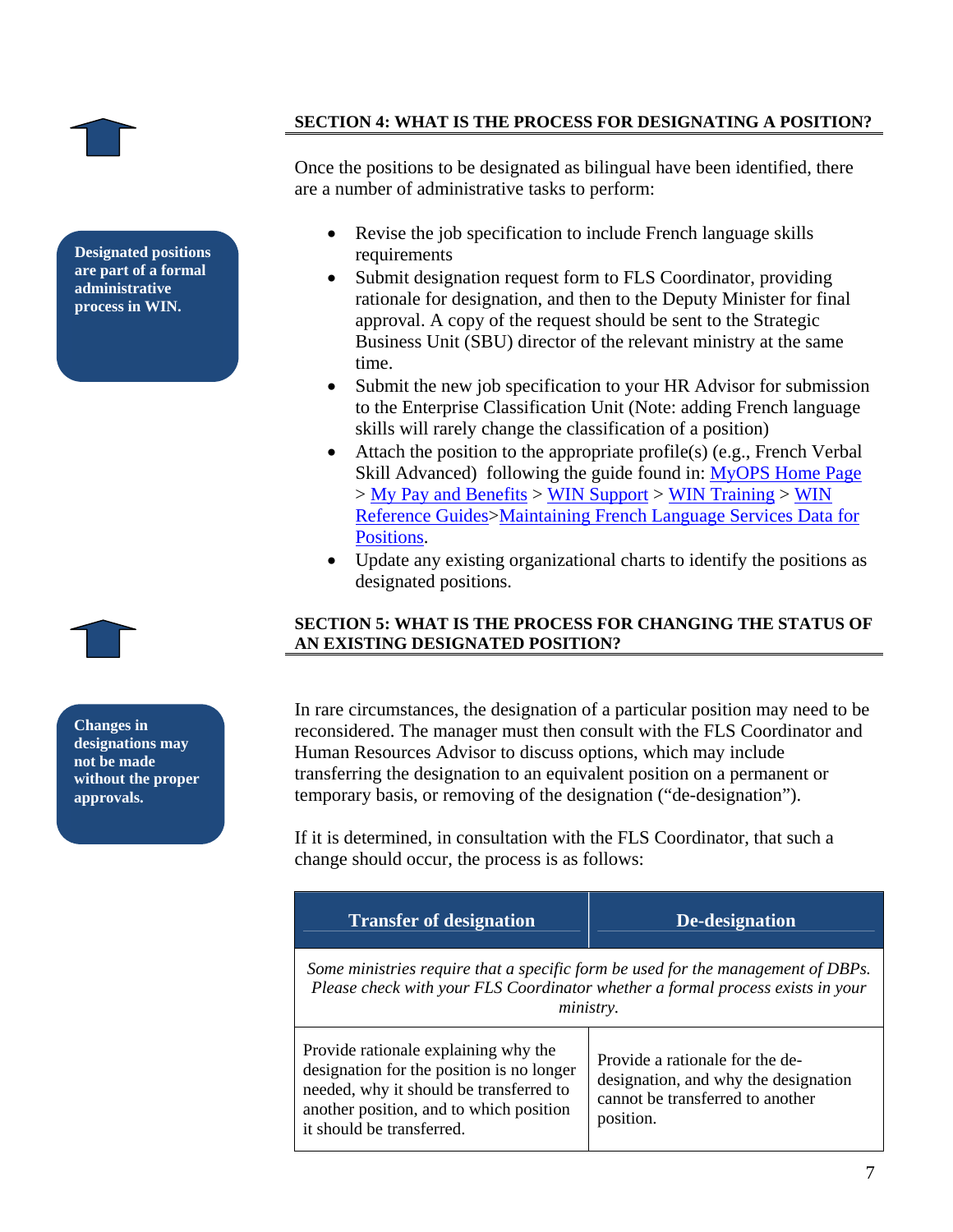| <b>Transfer of designation</b>                                                                                                                                                                                                                                                                                                                                                                                                        | <b>De-designation</b>                                                                                                                                                                                                                                                                               |  |  |
|---------------------------------------------------------------------------------------------------------------------------------------------------------------------------------------------------------------------------------------------------------------------------------------------------------------------------------------------------------------------------------------------------------------------------------------|-----------------------------------------------------------------------------------------------------------------------------------------------------------------------------------------------------------------------------------------------------------------------------------------------------|--|--|
| Clearly demonstrate that the DBP is no longer required or that quality service<br>remains available and easily accessible through other means.                                                                                                                                                                                                                                                                                        |                                                                                                                                                                                                                                                                                                     |  |  |
| Confirm with your HR Advisor that any labour relations issues associated with the<br>transfer of the designation or the de-designation have been addressed.                                                                                                                                                                                                                                                                           |                                                                                                                                                                                                                                                                                                     |  |  |
| Obtain FLS Coordinator's approval for<br>transferring the designation.                                                                                                                                                                                                                                                                                                                                                                | Work with the FLS Coordinator to<br>obtain FLS Cluster Manager and<br>Deputy Minister (or delegate) approval<br>for the proposed de-designation.                                                                                                                                                    |  |  |
| Work with the HR Advisor to revise the<br>job specification of both the de-<br>designated position and the new<br>designated position so that the French<br>oral/written requirements are removed<br>or added, as appropriate. A copy of the<br>request should be sent to the SBU<br>director of the relevant ministry at the<br>same time in the event the Deputy<br>Minister seeks advice from the SBU<br>before making a decision. | Work with the HR Advisor to revise the<br>job specification and the Enterprise<br>Classification Unit to ensure that that<br>the French oral/written requirement is<br>removed.                                                                                                                     |  |  |
| Obtain the necessary approvals from Deputy Minister or delegate on the transfer or<br>removal of designated bilingual positions                                                                                                                                                                                                                                                                                                       |                                                                                                                                                                                                                                                                                                     |  |  |
| Update WIN by attaching the new<br>designated position(s) to the appropriate<br>profile(s) (e.g., French Verbal Skill<br>Advanced) and detaching the old<br>position from these profiles following<br>the guide found in: MyOPS Home<br>$Page > My$ Pay and Benefits > WIN<br>Support > WIN Training > WIN<br><b>Reference Guides&gt;Maintaining</b><br><b>French Language Services Data for</b><br><b>Positions</b>                  | Detach the de-designated position from<br>the French language profiles in WIN<br>following the guide in: MyOPS Home<br>$Page > My$ Pay and Benefits > WIN<br>Support > WIN Training > WIN<br><b>Reference Guides&gt;Maintaining</b><br><b>French Language Services Data for</b><br><b>Positions</b> |  |  |
| Update any existing organizational chart to reflect the designation and/or de-<br>designation                                                                                                                                                                                                                                                                                                                                         |                                                                                                                                                                                                                                                                                                     |  |  |

designation.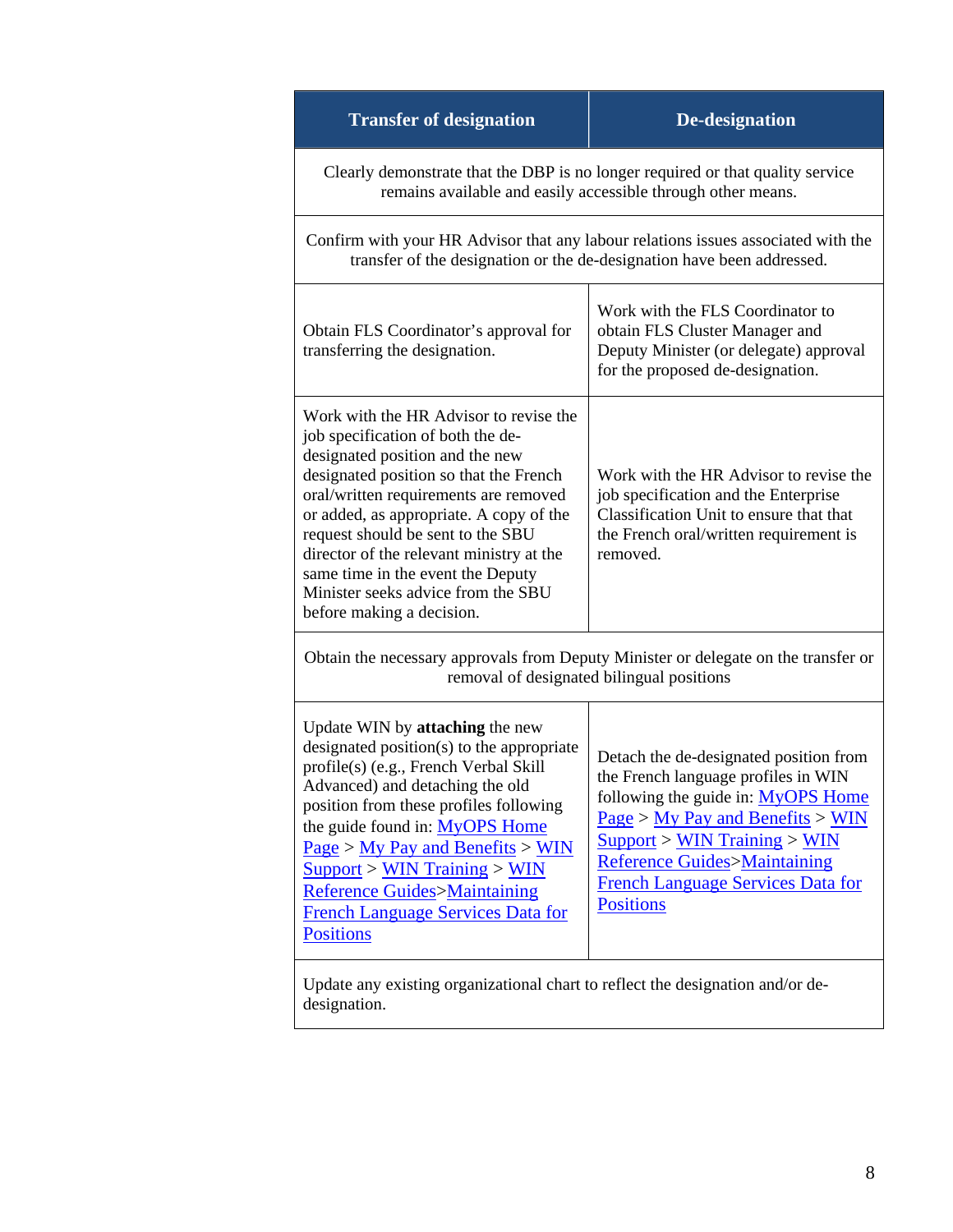#### <span id="page-8-0"></span>**A 7-step process:**

- **1. Contact RRS 2. Engagement Meeting**
- **3. Job posting**
- **4. Screening**
- **5. Linguistic**
- **evaluation**
- **6. Interviews**
- **7. Hiring**

# **SECTION 6: WHAT IS THE PROCESS FOR FILLING A DESIGNATED POSITION?**

Staffing in the OPS is performed in accordance with the *Public Service of Ontario Act (PSOA), 2006, [collective agreements](http://intra.hropenweb.gov.on.ca/agreements/main.htm) and human resources* management policies (e.g. the [Staffing Operating Policy](http://intra.ops.myops.gov.on.ca/cms/tiles.nsf/(vwReadResourcesByRefId_Content)/cpd2008.10.17.15.47.13.R83_res/$file/Staffing2007-final.pdf)). This guide is meant to supplement those authorities.

Consultation with your FLS Coordinator and HR Advisor is necessary, even where a non-competitive process is used to fill a vacancy.

| <b>Step</b>      | <b>Description</b>                                                                                                                                                                                                                                                                                                                                                                                                                                                                                                                                                                            | $\text{Lead}(s)$                                      |
|------------------|-----------------------------------------------------------------------------------------------------------------------------------------------------------------------------------------------------------------------------------------------------------------------------------------------------------------------------------------------------------------------------------------------------------------------------------------------------------------------------------------------------------------------------------------------------------------------------------------------|-------------------------------------------------------|
| 1.               | CONTACT REGIONAL RECRUITMENT SERVICES (RRS) (WHERE<br><b>RECRUITMENT ACTIVITY IS SUPPORTED)</b><br>Manager initiates recruitment and identifies that the position is a DBP as well as the level of<br>proficiency of oral and/or written French language skill required;<br>RRS assigns the competition to the bilingual Recruitment Consultant (RC) assigned to all<br>DBPs.<br>Note: Some temporary vacancies .e.g., under six months for OPSEU may be filled without<br>the involvement of RRS. Managers should discuss such vacancies in DBPs with the FLS<br>Coordinator and HR Advisor. | Manager,<br><b>FLS</b><br>Coordinator,<br>HR Advisor, |
| $\overline{2}$ . | <b>ENGAGEMENT MEETING</b><br>RC works with Hiring Manager to plan the recruitment strategy including;<br>Reviewing job specification, selection criteria and mandatory requirements<br>$\bullet$<br>Determining the selection/rating methods<br>Identifying targeted outreach/sourcing to attract a sufficient pool of qualified<br>candidates<br>Discussing the French language proficiency evaluation process<br>Other participants in the engagement meeting include the HR Advisor and the ministry FLS<br>Coordinator.                                                                   | and bilingual<br>Recruitment<br>Consultant            |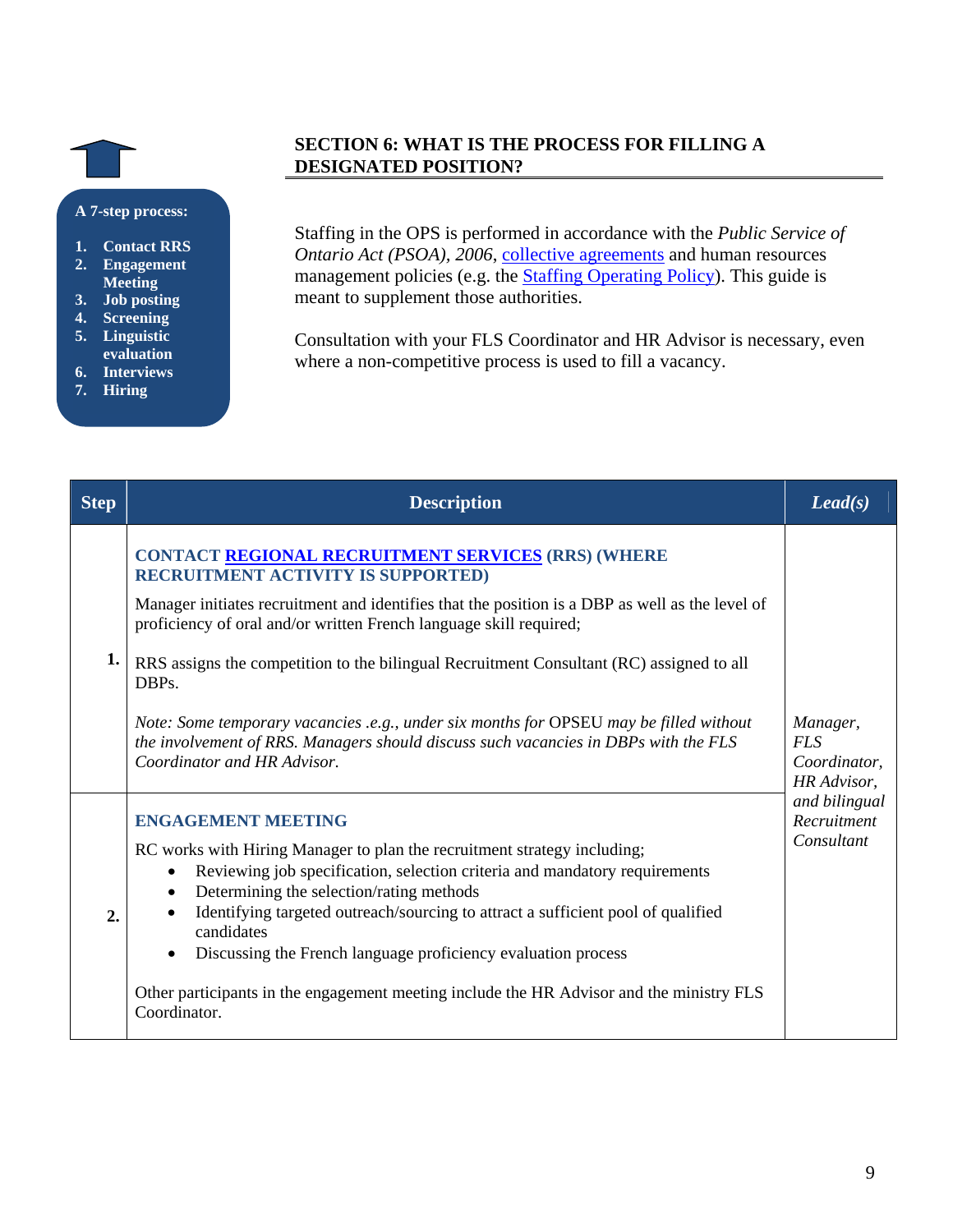| <b>Step</b> | <b>Description</b>                                                                                                                                                                                                                                                                                                                                                                                                                                                                                                                                                                                                                                                                                                                                                                                                                                                                                                                                                                                                                                                                                                                                                                                                                                                                            |                                                                                                                                                            |
|-------------|-----------------------------------------------------------------------------------------------------------------------------------------------------------------------------------------------------------------------------------------------------------------------------------------------------------------------------------------------------------------------------------------------------------------------------------------------------------------------------------------------------------------------------------------------------------------------------------------------------------------------------------------------------------------------------------------------------------------------------------------------------------------------------------------------------------------------------------------------------------------------------------------------------------------------------------------------------------------------------------------------------------------------------------------------------------------------------------------------------------------------------------------------------------------------------------------------------------------------------------------------------------------------------------------------|------------------------------------------------------------------------------------------------------------------------------------------------------------|
| 3.          | <b>JOB POSTING</b><br>The RC works with Hiring Manager to develop a job advertisement that clearly describes the<br>duties of the position and outlines the required qualifications.<br>$\Rightarrow$ Job advertisements must:<br>Indicate French Language Proficiency Levels of oral and/or written French<br>$\bullet$<br>language skills (Advanced or Superior) required<br>Require proficiency in English<br>٠<br>Job advertisement and position description appear in both English and French<br>on-line on the OPS Career website and/or other outreach/sourcing website<br>$\Rightarrow$ RC has job advertisements translated and can assist with translation of job specifications.<br>$\Rightarrow$ In order to broaden the area of search, the FLS Coordinator can assist the manager and<br>recruitment consultant with the distribution of the job ad to targeted ministry<br>stakeholders and Francophone community groups.<br>Note: The job posting must respect redeployment process requirements.                                                                                                                                                                                                                                                                             | Manager,<br><b>FLS</b><br>Coordinator<br>and bilingual<br>RC<br>The OFA<br>assists with<br>the<br>distribution<br>of the posting<br>to its<br>stakeholders |
| 4.          | <b>SCREENING</b><br>RRS can provide screening services for all resumes, including those received in French.<br>$\Rightarrow$ Applications received in French are reviewed and given equal consideration to those<br>received in English<br>$\Rightarrow$ All applications/correspondence received for designated positions in French are<br>answered in French                                                                                                                                                                                                                                                                                                                                                                                                                                                                                                                                                                                                                                                                                                                                                                                                                                                                                                                                |                                                                                                                                                            |
| 5.          | <b>FRENCH LANGUAGE PROFICIENCY EVALUATIONS</b><br>All applicants being considered for an interview should have their French language<br>proficiency (oral and/or written) evaluated prior to the interview. Candidates with existing<br>certificates* of proficiency must provide a copy. Evaluation results are transferable between<br>ministries.<br>$\Rightarrow$ RC can provide the Hiring Manager with the list of vendors of record for French<br>language proficiency evaluation<br>$\Rightarrow$ Hiring Managers are responsible for selecting a vendor based on the corporate<br>procurement process, and for paying the vendor directly<br>$\Rightarrow$ RC can assist in coordinating testing with the vendor<br>RC distributes evaluation results as follows:<br>Original to candidate<br>Copy to recruitment files<br>Copy to Hiring Manager<br>$\bullet$<br>Copy to FLS Coordinator<br>Hiring Manager consults with FLS Coordinator and Recruitment Consultant if none of<br>$\Rightarrow$<br>the candidates meet the required language skills to strategize on next steps for filling<br>your DBP.<br>*Although FLS proficiency evaluation certificates do not expire, certain ministries have<br>instituted more strict standards and re-test after a certain period of time | Manager,<br><b>FLS</b><br>Coordinator<br>and<br>bilingual RC                                                                                               |
| 6.          | <b>INTERVIEWS</b><br>Hiring Manager may choose to conduct part of the interview in French.                                                                                                                                                                                                                                                                                                                                                                                                                                                                                                                                                                                                                                                                                                                                                                                                                                                                                                                                                                                                                                                                                                                                                                                                    |                                                                                                                                                            |
| 7.          | <b>MAKING THE HIRING DECISION</b><br>Hiring Manager discusses with the employment offer process and notification of<br>unsuccessful applicants with the RC prior to making any offer.                                                                                                                                                                                                                                                                                                                                                                                                                                                                                                                                                                                                                                                                                                                                                                                                                                                                                                                                                                                                                                                                                                         |                                                                                                                                                            |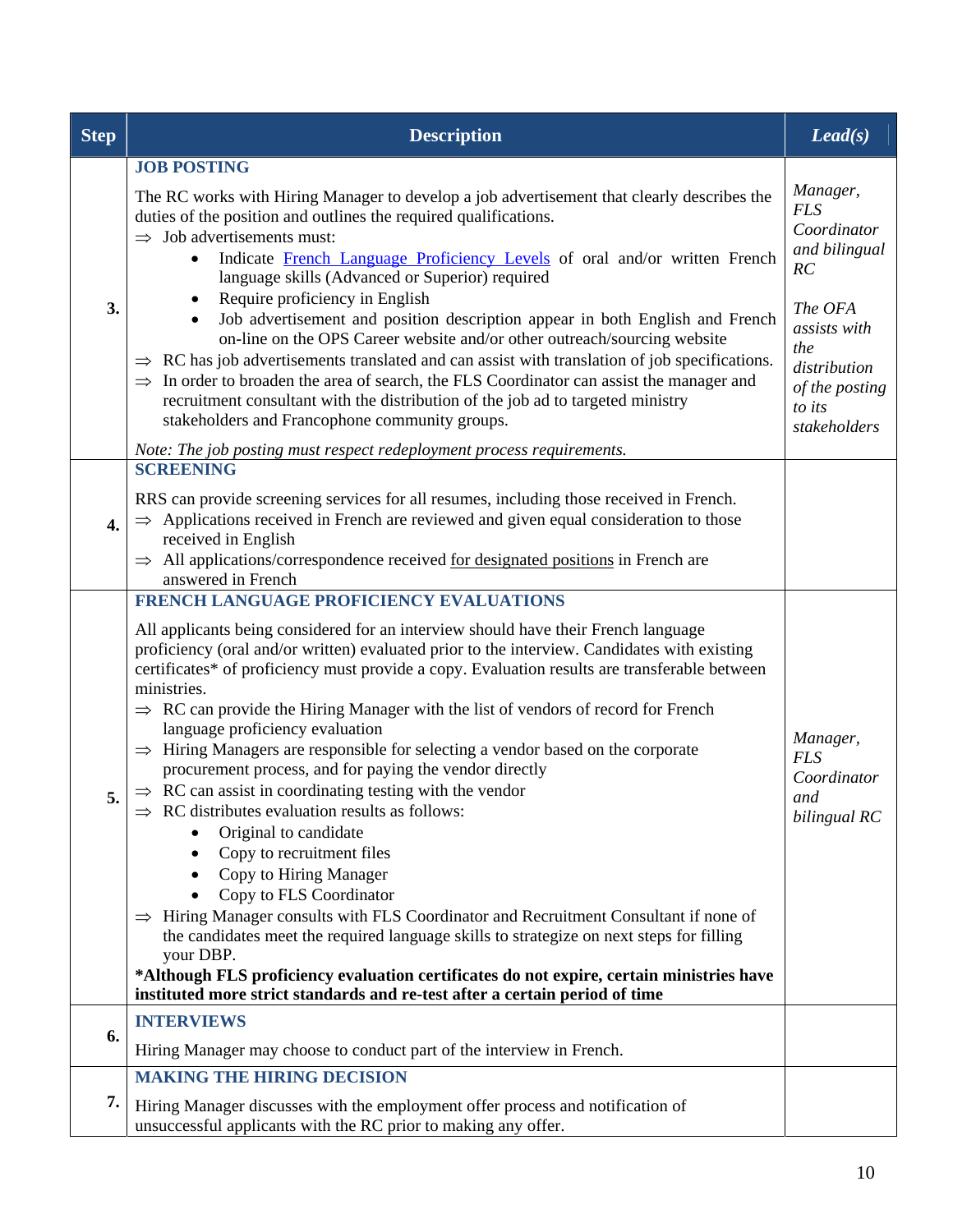<span id="page-10-0"></span>

# **SECTION 7: WHO DOES WHAT? ROLES AND RESPONSIBILITIES**

| <b>WHO</b>                                        | <b>WHAT</b>                                                                                                                                                  |  |  |
|---------------------------------------------------|--------------------------------------------------------------------------------------------------------------------------------------------------------------|--|--|
|                                                   | Accountable for FLS within program/service area, including:                                                                                                  |  |  |
|                                                   | Making all HR management decisions<br>☑                                                                                                                      |  |  |
|                                                   | Ensuring early/systemic involvement of FLS Coordinator<br>☑                                                                                                  |  |  |
| <b>Manager</b>                                    | Planning for appropriate FLS capacity at all times<br>☑                                                                                                      |  |  |
| Line ministry                                     | Determining the level of French language proficiency in consultation with FLS Coordinator and<br>☑<br>HR Advisor                                             |  |  |
|                                                   | Recommending designation (and de-designation) of position and effectively managing DBPs<br>☑                                                                 |  |  |
|                                                   | Obtaining advice from appropriate HROntario division<br>☑                                                                                                    |  |  |
|                                                   | Expert advice and services on FLSA, including:                                                                                                               |  |  |
|                                                   | Advising on the identification of positions to be designated and the French<br>☑<br>language proficiency required for designated positions                   |  |  |
| <b>FLS</b><br>Coordinator                         | Approving changes made to French language proficiency requirements of existing<br>☑<br>designated positions                                                  |  |  |
|                                                   | Coordinating FLS section of the RbP reporting process<br>☑                                                                                                   |  |  |
| <b>FLS Cluster</b>                                | Coordinating approval for any new designations, change in designations or de-designation of<br>☑<br>positions                                                |  |  |
|                                                   | Providing advice on Ministry approval process<br>☑                                                                                                           |  |  |
|                                                   | Attaching successful candidates to the appropriate proficiency profiles in WIN.<br>☑                                                                         |  |  |
|                                                   | Solution-oriented advice and supports for managers:                                                                                                          |  |  |
| <b>HR Advisor</b>                                 | Providing guidance and support on Human Resources/Employee Relations issues; interpreting<br>☑<br>collective agreements, policies, procedures and directives |  |  |
| <b>HR Advisory</b><br><b>Services</b>             | Reviewing and analyzing job requirements and descriptions; liaising with Enterprise<br>☑<br>Classification Unit regarding position evaluation                |  |  |
| <b>Regional</b><br>Recruitment<br><b>Services</b> | Processing position management requests in WIN, except where Ministries opt out of HR<br>☑<br>Advisory Services position management services                 |  |  |
|                                                   | Acting as liaison between managers and Strategic Business Units to complete position<br>☑<br>management where the Ministry opts out of these                 |  |  |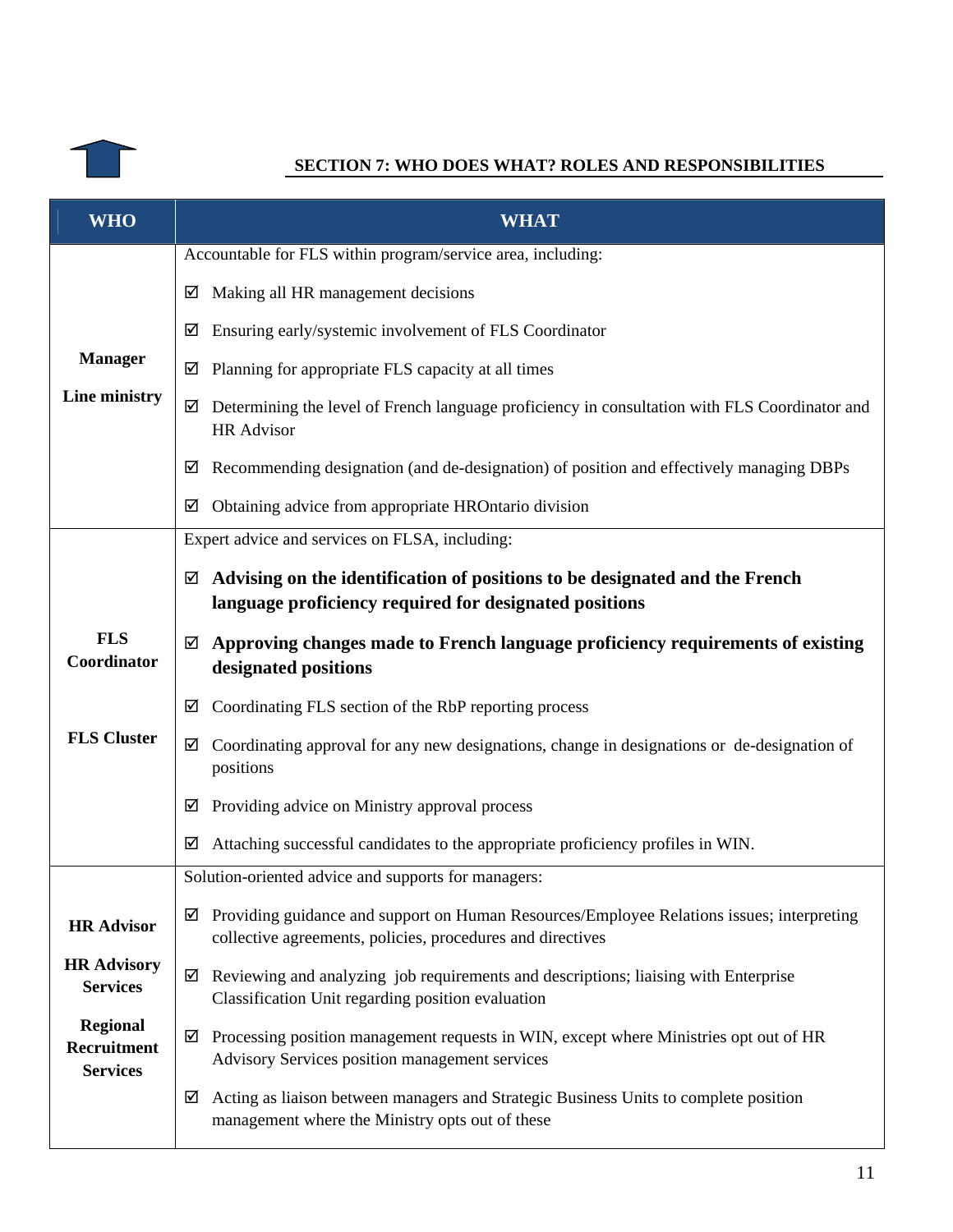| <b>WHO</b>                                        | <b>WHAT</b>                                                                                                                                                                                       |  |  |
|---------------------------------------------------|---------------------------------------------------------------------------------------------------------------------------------------------------------------------------------------------------|--|--|
| <b>Strategic</b>                                  | Support of hiring activities for executives at the SMG 3 level and higher:                                                                                                                        |  |  |
| <b>Business</b><br><b>Advisor</b>                 | Monitoring any proposed FTE changes in a Division.<br>⊻                                                                                                                                           |  |  |
| <b>Strategic</b><br><b>Business Unit</b><br>(SBU) | NOTE: The SBU Business Advisor should be notified of any proposed designations and de-<br>designations of positions as Deputy Ministers are likely to seek SBU advice before making<br>decisions. |  |  |
|                                                   | Recruitment of non-SMG OPS Staff (partnership between RC and hiring manager)                                                                                                                      |  |  |
|                                                   | Providing strategic recruitment advice and support to hiring managers<br>⊻                                                                                                                        |  |  |
| <b>Recruitment</b><br><b>Services</b>             | Preparing and posting of job advertisements and submitting materials for clearance under the<br>☑<br>redeployment process                                                                         |  |  |
| <b>Regional HR</b><br><b>Services</b>             | Offering resume screening, interview question preparation and scheduling support to hiring<br>☑<br>manager;                                                                                       |  |  |
|                                                   | Completing WEAR Form (WIN Employee Action Request) for new staff hired through a<br>☑<br>competitive process supported by a Recruitment Centre                                                    |  |  |
| <b>Office of</b>                                  | Defining corporate guidelines regarding DBPs<br>☑                                                                                                                                                 |  |  |
| Francophone<br><b>Affairs</b>                     | Acting as steward of the FLSA<br>☑                                                                                                                                                                |  |  |
| (OFA)                                             | Reviewing FLS sections of ministries' RbP submissions on behalf of Treasury Board<br>☑                                                                                                            |  |  |
|                                                   | ☑<br>Approving designation of positions                                                                                                                                                           |  |  |
| <b>Deputy</b>                                     | Approving any permanent de-designation<br>☑                                                                                                                                                       |  |  |
| <b>Minister or</b><br>delegate                    | Transferring of an existing DBP to another position<br>☑                                                                                                                                          |  |  |
|                                                   | Signing-off of ministry's RbP report, including the section on FLS<br>☑                                                                                                                           |  |  |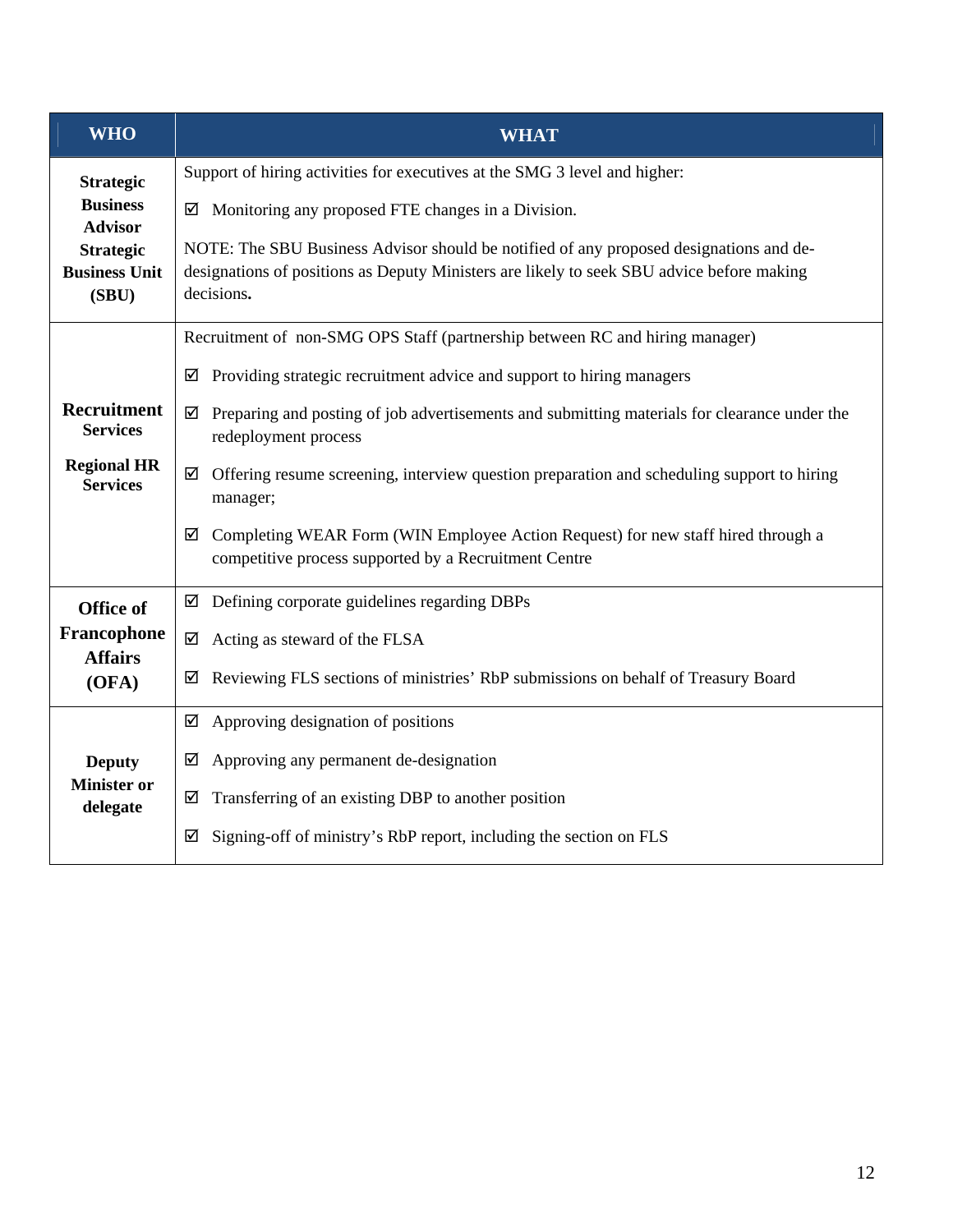#### <span id="page-12-0"></span>**FREQUENTLY ASKED QUESTIONS**

| Question:                                                                                                                                                                                                                                                                                                             | What are designated areas?                                                                                                                                                                                                                                                                                             |  |  |
|-----------------------------------------------------------------------------------------------------------------------------------------------------------------------------------------------------------------------------------------------------------------------------------------------------------------------|------------------------------------------------------------------------------------------------------------------------------------------------------------------------------------------------------------------------------------------------------------------------------------------------------------------------|--|--|
| Answer:<br>A designated area is an area of the province in which the right<br>of individuals to receive services in French under the French<br><b>Language Services Act (FLSA)</b> must be respected. There are<br>currently 25 designated areas in the province, a list of which<br>can be found on the OFA website. |                                                                                                                                                                                                                                                                                                                        |  |  |
| <b>Question:</b>                                                                                                                                                                                                                                                                                                      | What is an "active offer" of French language services?                                                                                                                                                                                                                                                                 |  |  |
| Answer:                                                                                                                                                                                                                                                                                                               | An active offer of French language services means that<br>Francophone members of the public are informed about<br>available services in French, have access to these services and<br>are satisfied with the quality of these services. (Note: A guide<br>on the active offer of FLS is available on the OFA intranet.) |  |  |
|                                                                                                                                                                                                                                                                                                                       | French language services are deemed to be actively offered<br>when they are                                                                                                                                                                                                                                            |  |  |
|                                                                                                                                                                                                                                                                                                                       | results-oriented<br>integrated into a ministry's overall service delivery model<br>proactive<br>the result of a dialogue with the population served<br>a reflection of the needs of the population<br>$\bullet$<br>in place for the life-cycle of the service or initiative                                            |  |  |
| <b>Question:</b>                                                                                                                                                                                                                                                                                                      | What are the French language proficiency levels accepted<br>in the OPS?                                                                                                                                                                                                                                                |  |  |
| Answer:                                                                                                                                                                                                                                                                                                               | There are two acceptable levels: Advanced or Superior for<br>both oral and written skills                                                                                                                                                                                                                              |  |  |
|                                                                                                                                                                                                                                                                                                                       | <b>Advanced</b> (typically: inspectors, employment consultants):<br>able to carry regular conversations in French, deal with work-<br>related requirements, participate in meetings and group<br>discussions, and write straightforward letters and reports.                                                           |  |  |
|                                                                                                                                                                                                                                                                                                                       | <b>Superior</b> (typically: information officers, policy advisors,<br>program officers, communicators, issue coordinators or policy<br>analysts): able to handle complex and potentially sensitive                                                                                                                     |  |  |

discussions with key Francophone stakeholders, write complex documents such as sensitive letters, speeches, media releases or activity reports.

Several combinations (Advanced/Superior - Oral/Written) are possible to ensure that proficiency requirements match the job specification.

(*Note: Proficiency levels currently under review*)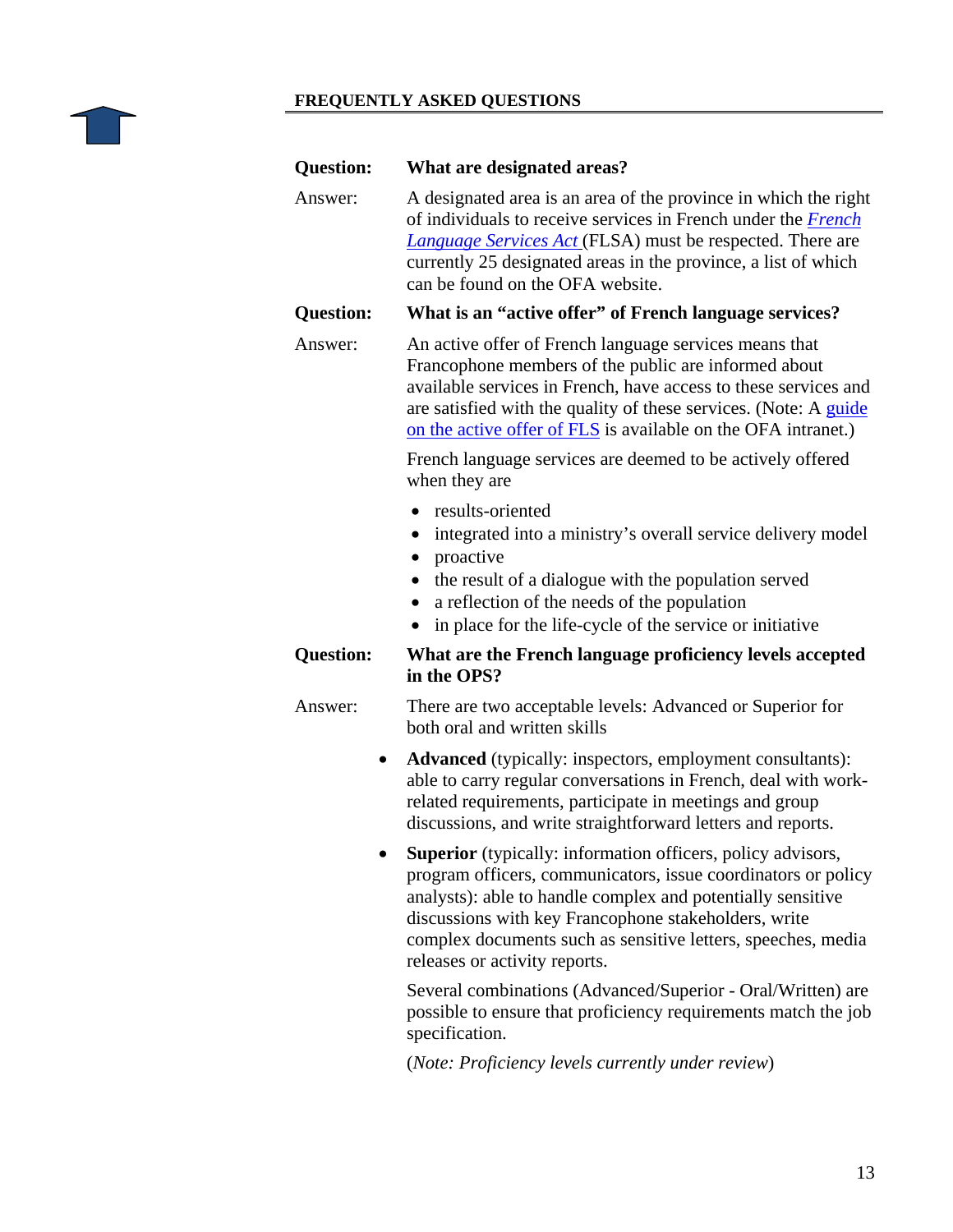# **Question: What is the difference between the "Advanced" and "Superior" levels of French language proficiency?**

# Answer: **Oral Proficiency**

**Advanced level:** At this level, one has the ability to participate in conversations and satisfy many work requirements. One can discuss work-related matters with some ease and facility, expressing opinions and offering views. One is able to take part in a variety of verbal exchanges and to participate in meetings and discussion groups. However, one still needs help with handling complicated issues or situations. One is generally good in either grammar or vocabulary but not in both.

**Superior level:** At this level, one has the ability to speak the language with sufficient structural accuracy and vocabulary to participate effectively in most formal and informal conversations on practical, social and professional topics. One is able to use idioms and specific vocabulary relevant to a variety of contexts and to give verbal presentations in both formal and informal settings.

# **Written Proficiency**

**Advanced level:** At this level, one is able to use a variety of sentence types to express general ideas and opinions on nonspecialized topics. One can write simple letters and reports required of the position. One experiences few problems with either grammar or spelling. However, the writing style may represent literal translations. Nevertheless, a sense of organization is emerging and one is beginning to sense what is stylistically and grammatically correct in French.

**Superior level:** At this level, one is able to express oneself effectively in most formal and informal writing tasks/assignments on practical, social and professional topics. One is able to recognize awkwardness in sentence structure and paragraphs. Errors in grammar and spelling are minor and infrequent.

**Question: Once it has been established that the candidate does not meet the French-language requirements of the designated position, should I still proceed with the interview process?** 

Answer: No. Only individuals who possess the required language skills can be interviewed for positions that require proficiency in French.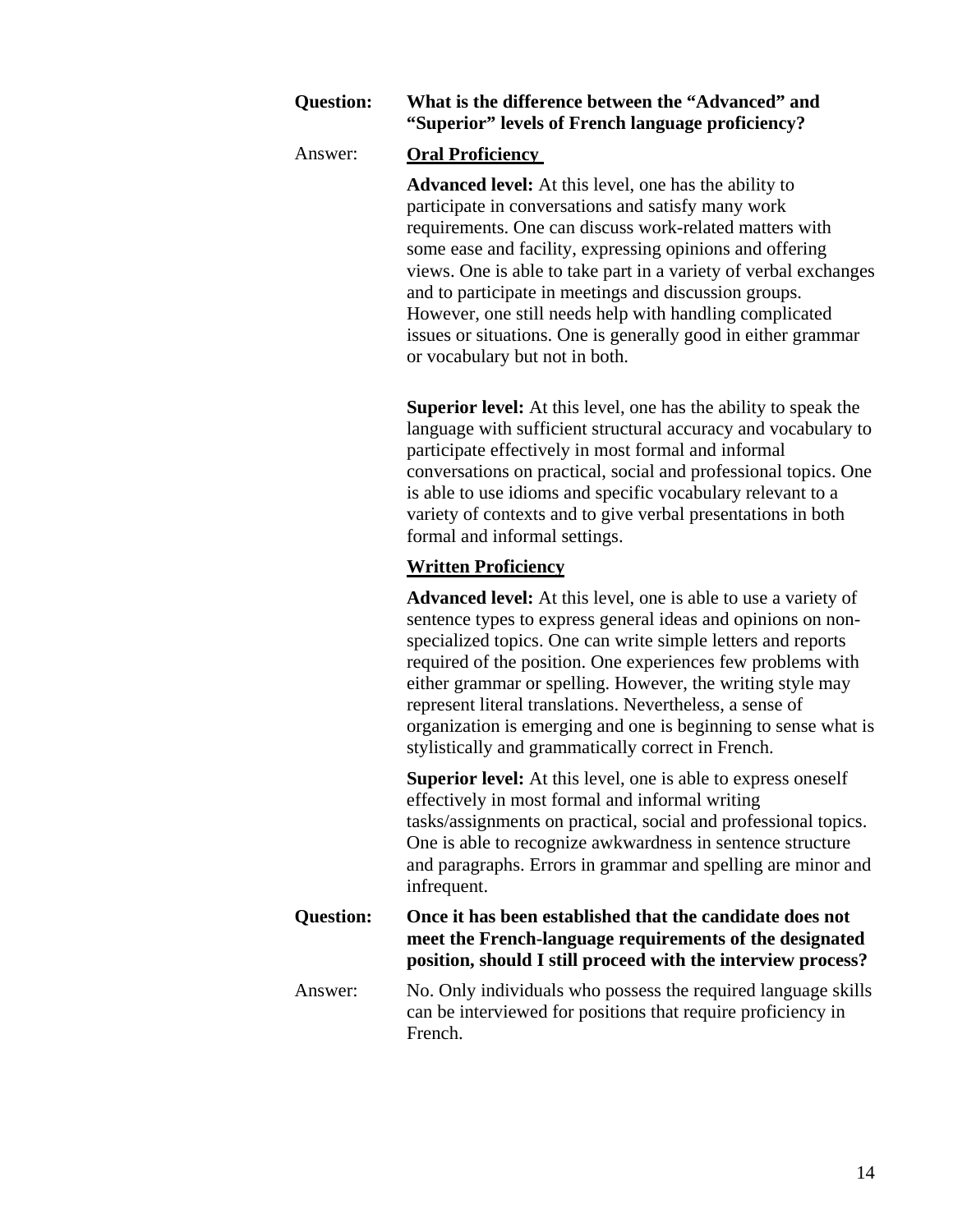| <b>Question:</b> | What should be done if the initial search is unsuccessful?                                                                                                                                                                                                                                                                                                                                                                 |  |
|------------------|----------------------------------------------------------------------------------------------------------------------------------------------------------------------------------------------------------------------------------------------------------------------------------------------------------------------------------------------------------------------------------------------------------------------------|--|
| Answer:          | Each situation is unique and varies depending on the job<br>requirements and the pool of candidates in the community.<br>The FLS Coordinator and the RC can help explore alternate<br>strategies, both for the short and longer term (i.e.; temp<br>assignments, underfills, etc).                                                                                                                                         |  |
| <b>Question:</b> | Can I fill a vacant bilingual position under 6 months or<br>pending completion of recruitment for the bilingual<br>position with someone who is not bilingual?                                                                                                                                                                                                                                                             |  |
| Answer:          | Every attempt should be made to assign a bilingual employee<br>even if it is for a period under 6 months or pending<br>completion of recruitment. Managers are advised to discuss<br>with the FLS Coordinator and HR Advisor vacancies under 6<br>months/pending completion of recruitment prior to<br>assignment if they have problems finding a bilingual staff.                                                         |  |
| <b>Question:</b> | <b>What is a French Language Services Cluster?</b>                                                                                                                                                                                                                                                                                                                                                                         |  |
| Answer:          | Since the spring of 2009, French language services are<br>$\overline{111}$ $\overline{11}$ $\overline{11}$ $\overline{11}$ $\overline{11}$ $\overline{11}$ $\overline{11}$ $\overline{11}$ $\overline{11}$ $\overline{11}$ $\overline{11}$ $\overline{11}$ $\overline{11}$ $\overline{11}$ $\overline{11}$ $\overline{11}$ $\overline{11}$ $\overline{11}$ $\overline{11}$ $\overline{11}$ $\overline{11}$ $\overline{11}$ |  |

coordinated through French Language Services Clusters. These clusters provide strategic leadership and support for the planning and delivery of FLS policies, programs, and guidelines.

| <b>ECONOMICS AND</b><br><b>CENTRAL AGENCIES</b>                                                                                                                                                                 | <b>EDUCATION AND</b><br><b>COMMUNITY SERVICES</b>                                                                                                                                                                                             | <b>LAND AND</b><br><b>RESOURCES</b>                                                                                                                                         |
|-----------------------------------------------------------------------------------------------------------------------------------------------------------------------------------------------------------------|-----------------------------------------------------------------------------------------------------------------------------------------------------------------------------------------------------------------------------------------------|-----------------------------------------------------------------------------------------------------------------------------------------------------------------------------|
| <b>Cabinet Office</b><br>Economic Development and<br>Trade<br>Finance<br>Government Services (including<br>Service Ontario)<br><b>Intergovernmental Affairs</b><br>Labour<br>Research and Innovation<br>Revenue | Children and Youth Services<br>Citizenship and Immigration<br><b>Community and Social Services</b><br><b>Consumer Services</b><br>Education<br>Municipal Affairs and Housing<br>Training, Colleges and<br>Universities<br>Tourism and Culture | <b>Aboriginal Affairs</b><br>Agriculture, Food and<br><b>Rural Affairs</b><br>Energy<br>$\bullet$<br>Environment<br>Infrastructure<br>$\bullet$<br><b>Natural Resources</b> |
| <b>HEALTH SERVICES</b>                                                                                                                                                                                          | <b>JUSTICE</b>                                                                                                                                                                                                                                | Northern Development,<br>Mines and Forestry<br>Transportation<br>$\bullet$                                                                                                  |
| Health and Long-Term Care<br><b>Health Promotion and Sport</b>                                                                                                                                                  | <b>Attorney General</b><br>Community Safety and<br><b>Correctional Services</b>                                                                                                                                                               |                                                                                                                                                                             |